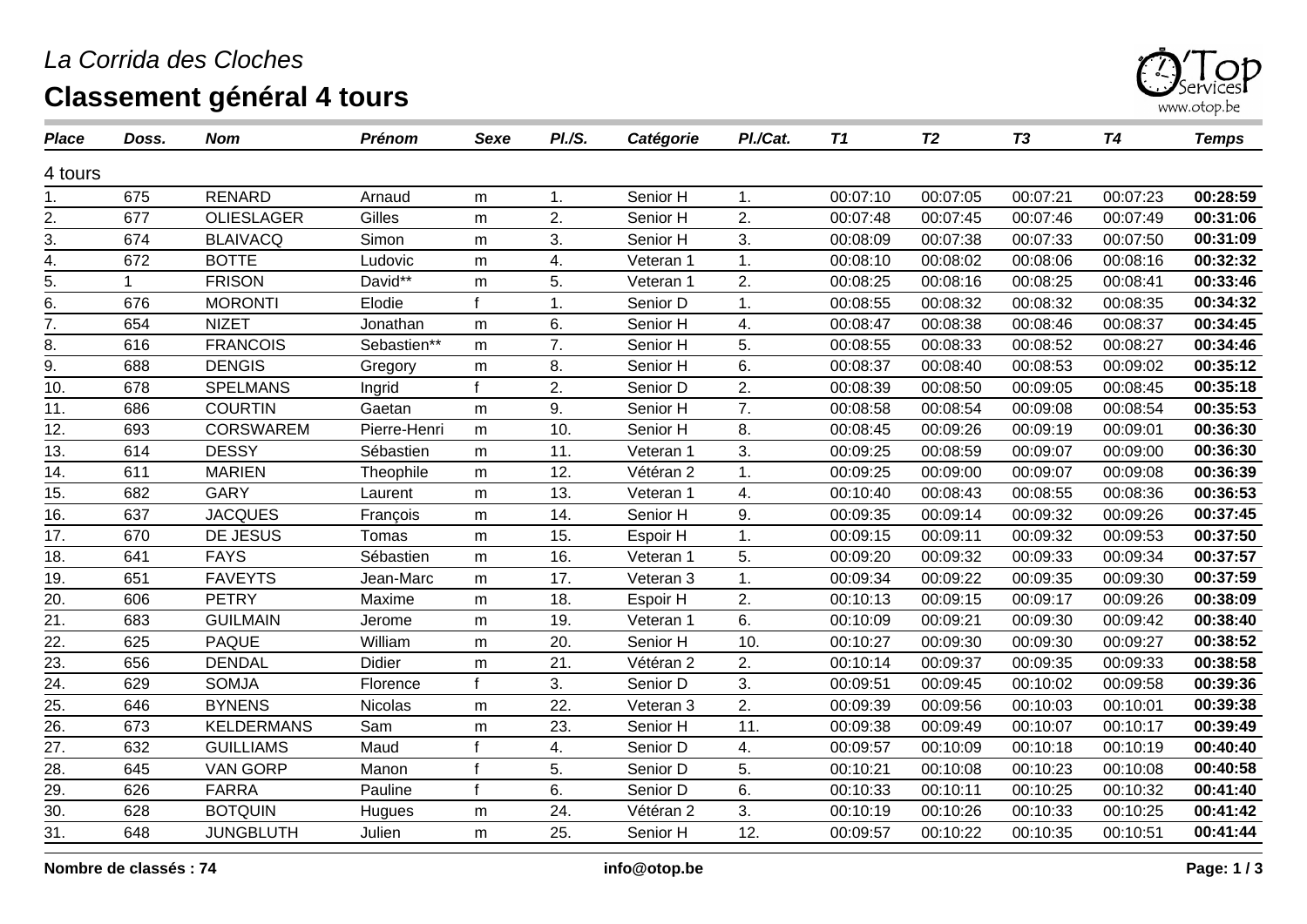## *La Corrida des Cloches* **Classement général 4 tours**



| <b>Place</b>      | Doss. | <b>Nom</b>         | <b>Prénom</b> | <b>Sexe</b>  | PI.S. | Catégorie | PI./Cat.       | T1       | T <sub>2</sub> | T3       | <b>T4</b> | <b>Temps</b> |
|-------------------|-------|--------------------|---------------|--------------|-------|-----------|----------------|----------|----------------|----------|-----------|--------------|
| 32.               | 640   | <b>GROFILS</b>     | Denis         | m            | 26.   | Veteran 1 | 7.             | 00:11:27 | 00:10:12       | 00:10:13 | 00:09:58  | 00:41:49     |
| 33.               | 650   | <b>CUPERS</b>      | Evelyne       | $\mathbf{f}$ | 7.    | Ainée 2   | 1.             | 00:10:48 | 00:10:20       | 00:10:30 | 00:10:22  | 00:41:58     |
| 34.               | 669   | <b>DOUIN</b>       | Serge         | m            | 27.   | Veteran 3 | 3.             | 00:10:53 | 00:10:13       | 00:10:30 | 00:10:29  | 00:42:03     |
| 35.               | 661   | <b>RENARD</b>      | Childeric     | m            | 28.   | Veteran 1 | 8.             | 00:10:12 | 00:10:34       | 00:10:49 | 00:11:08  | 00:42:41     |
| 36.               | 663   | <b>PIERRE</b>      | Alex          | m            | 29.   | Espoir H  | 3.             | 00:11:34 | 00:11:05       | 00:10:30 | 00:09:45  | 00:42:54     |
| 37.               | 667   | <b>ALVAREZ</b>     | Frederic      | m            | 30.   | Senior H  | 13.            | 00:10:31 | 00:10:04       | 00:10:50 | 00:11:32  | 00:42:56     |
| 38.               | 660   | <b>RENARD</b>      | Lucas         | m            | 31.   | Espoir H  | 4.             | 00:10:45 | 00:10:57       | 00:11:00 | 00:10:50  | 00:43:30     |
| 39.               | 639   | <b>CHRISTIAENS</b> | Christophe    | m            | 32.   | Vétéran 2 | 4.             | 00:10:41 | 00:10:38       | 00:10:59 | 00:11:16  | 00:43:32     |
| 40.               | 679   | <b>BERTACCO</b>    | Rose-Marie    | $\mathbf{f}$ | 8.    | Ainée 2   | 2.             | 00:11:08 | 00:10:28       | 00:10:55 | 00:11:16  | 00:43:45     |
| 41.               | 657   | VANDEVENNE         | Amelie        |              | 9.    | Senior D  | 7.             | 00:11:29 | 00:10:56       | 00:10:47 | 00:10:46  | 00:43:56     |
| 42.               | 624   | <b>BAZERQUE</b>    | Marceline     |              | 10.   | Ainée 3   | $\mathbf{1}$ . | 00:11:15 | 00:11:04       | 00:11:17 | 00:11:22  | 00:44:56     |
| 43.               | 692   | <b>VERLAINE</b>    | Jordan        | m            | 33.   | Senior H  | 14.            | 00:11:21 | 00:11:09       | 00:11:27 | 00:11:15  | 00:45:09     |
| 44.               | 685   | <b>DELUAUX</b>     | Cecile        |              | 11.   | Senior D  | 8.             | 00:11:44 | 00:10:55       | 00:11:14 | 00:11:20  | 00:45:10     |
| 45.               | 634   | <b>JAMMART</b>     | Justine       |              | 12.   | Senior D  | 9.             | 00:11:26 | 00:10:59       | 00:11:24 | 00:11:26  | 00:45:13     |
| 46.               | 633   | <b>KARYDAS</b>     | Ioannis       | m            | 34.   | Senior H  | 15.            | 00:11:26 | 00:10:58       | 00:11:24 | 00:11:27  | 00:45:13     |
| 47.               | 643   | <b>DUBOIS</b>      | Mathieu**     | m            | 35.   | Veteran 1 | 9.             | 00:13:19 | 00:10:27       | 00:11:18 | 00:11:15  | 00:46:17     |
| 48.               | 680   | <b>HOUET</b>       | Claude        | m            | 36.   | Vétéran 2 | 5.             | 00:12:00 | 00:11:23       | 00:11:34 | 00:11:27  | 00:46:23     |
| 49.               | 653   | <b>ANAND</b>       | Nitinn        | m            | 37.   | Senior H  | 16.            | 00:11:29 | 00:11:38       | 00:12:05 | 00:12:00  | 00:47:11     |
| 50.               | 647   | <b>JUNGBLUTH</b>   | Raymond       | m            | 38.   | Vétéran 4 | 1.             | 00:12:42 | 00:11:34       | 00:11:46 | 00:11:34  | 00:47:34     |
| 51.               | 631   | <b>L'HEUREUX</b>   | Ludovic       | ${\sf m}$    | 39.   | Veteran 1 | 10.            | 00:11:07 | 00:11:23       | 00:12:35 | 00:12:39  | 00:47:42     |
| 52.               | 605   | <b>PETRY</b>       | Christophe    | m            | 40.   | Veteran 1 | 11.            | 00:11:40 | 00:11:38       | 00:12:16 | 00:12:31  | 00:48:04     |
| 53.               | 684   | <b>BREULET</b>     | Gerard        | m            | 41.   | Vétéran 2 | 6.             | 00:12:07 | 00:11:57       | 00:12:30 | 00:12:25  | 00:48:58     |
| $\overline{54}$ . | 687   | <b>HEINE</b>       | Veronique     |              | 13.   | Ainée 1   | 1.             | 00:12:39 | 00:12:19       | 00:12:10 | 00:11:55  | 00:49:01     |
| 55.               | 668   | <b>ENGELBEL</b>    | Sebastien     | m            | 42.   | Senior H  | 17.            | 00:12:27 | 00:12:38       | 00:12:52 | 00:12:33  | 00:50:28     |
| 56.               | 666   | <b>BIHAIN</b>      | Julie         | $\mathbf{f}$ | 14.   | Senior D  | 10.            | 00:13:10 | 00:12:20       | 00:12:37 | 00:12:35  | 00:50:41     |
| 57.               | 608   | <b>TROMME</b>      | Audrey        |              | 15.   | Senior D  | 11.            | 00:13:00 | 00:12:25       | 00:12:36 | 00:12:52  | 00:50:51     |
| 58.               | 623   | <b>DURELLO</b>     | Valérie       |              | 16.   | Ainée 1   | 2.             | 00:12:37 | 00:12:45       | 00:13:14 | 00:12:37  | 00:51:12     |
| 59.               | 622   | PAPAVASSILIOU      | Laetitia      |              | 17.   | Ainée 1   | 3.             | 00:12:37 | 00:12:45       | 00:13:14 | 00:12:37  | 00:51:12     |
| 60.               | 635   | <b>GROFILS</b>     | Sabine        |              | 18.   | Senior D  | 12.            | 00:12:58 | 00:12:43       | 00:13:03 | 00:13:08  | 00:51:51     |
| 61.               | 613   | <b>DEMARIA</b>     | Eleonora      |              | 19.   | Senior D  | 13.            | 00:13:35 | 00:12:49       | 00:12:57 | 00:13:02  | 00:52:22     |
| 62.               | 604   | <b>NICKMANS</b>    | Sharina       |              | 20.   | Senior D  | 14.            | 00:13:26 | 00:12:36       | 00:12:53 | 00:13:37  | 00:52:30     |
| 63.               | 691   | <b>HULS</b>        | Alain         | m            | 43.   | Veteran 1 | 12.            | 00:13:52 | 00:13:08       | 00:13:02 | 00:12:50  | 00:52:51     |